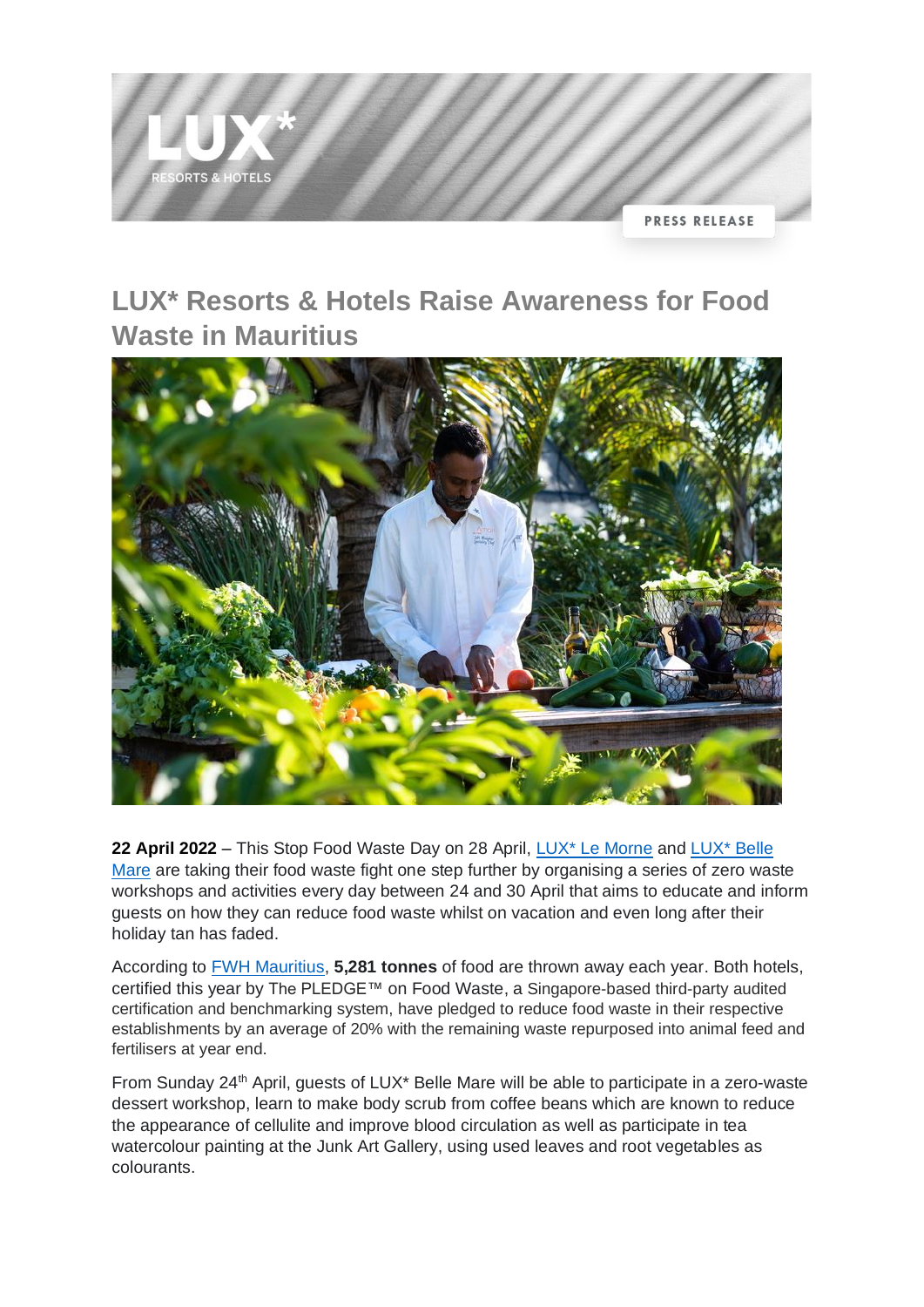**PRESS RELEASE** 



The team at LUX\* Le Morne also brought the awareness campaign to the neighbourhood schools by organising a series of sustainable workshops.

Jérémie de Fombelle, General Manager of LUX\* Le Morne Resort, firmly believes that the protection of the environment cannot be achieved without the involvement and participation of citizens. "Our mission extends beyond our hotel's walls. We want to include the neighbouring communities in our



ORTS & HOTELS

endeavours, by sharing with them the many tools and knowledge we have at our disposal. This begins with children, who, after all, hold the key to our future. It is our duty to sensitise them to the importance of sustainability and individual actions, to ensure they become environmentally aware and responsible adults."

Guests at the hotel can also learn more about composting so they can continue using their newfound skill back home to create their own nutrient-rich soil for their home garden and reduce their environmental impact by taking control of their consumption and waste production.

Check out LUX\* Le Morne's zero food waste video [here.](https://www.youtube.com/watch?v=YSZcr1YFYm8)

For the latest updates, follow [LUX\\* Belle Mare](https://www.instagram.com/luxbellemare/) and [LUX\\* Le](https://www.instagram.com/luxlemorne/)  [Morne](https://www.instagram.com/luxlemorne/) on Instagram. To find out more about LUX\* Resorts &

Hotels sustainable initiatives, visit [www.luxresorts.com](https://www.theluxcollective.com/en/sustainability?_gl=1*1w1chuq*_ga*MTUxMDc2OTQ1OS4xNjAzODU0NzIw*_gid*MTA2MzE0OTIzNy4xNjUwNTA2ODg3)

# -END-

**Media contact** Grace Lee/ Vice President – Public Relations/ [grace.lee@theluxcollective.com](mailto:grace.lee@theluxcollective.com)

### **About The Lux Collective**

The Lux Collective is a global hotel operator headquartered in Singapore and manages brands LUX\* Resorts, SALT, Tamassa, SOCIO and Café LUX\*. Other properties managed by The Lux Collective include Hotel Le Recif, Reunion Island as well as Ile des Deux Cocos, Mauritius, a private paradise island.

Successful hospitality experiences are created through hard work, passion and the collaboration of people with diverse skills. The Lux Collective work together with some of the most passionate and creative thinkers and doers. Together with their team members, stakeholders, vendors and partners, they create and deliver some of the leading hospitality experiences in the world. Putting people first is the core of their culture as well as staying true to its values of being passionate, responsible and innovative in all that they do. The Lux Collective make each moment matter and cares about what matters. By providing comfort through thoughtful and exquisite designs, they create experiences that make each moment matter for all guests.

The Lux Collective is committed to operating in a considered and respectful manner that is mindful of future generations. An affiliate member of IBL, a major economic player in the Indian Ocean, and a leader of the "TOP 100" Mauritian companies, IBL is active in key sectors of the Mauritian economy, representing a portfolio of approximately 300 subsidiaries and associated companies.